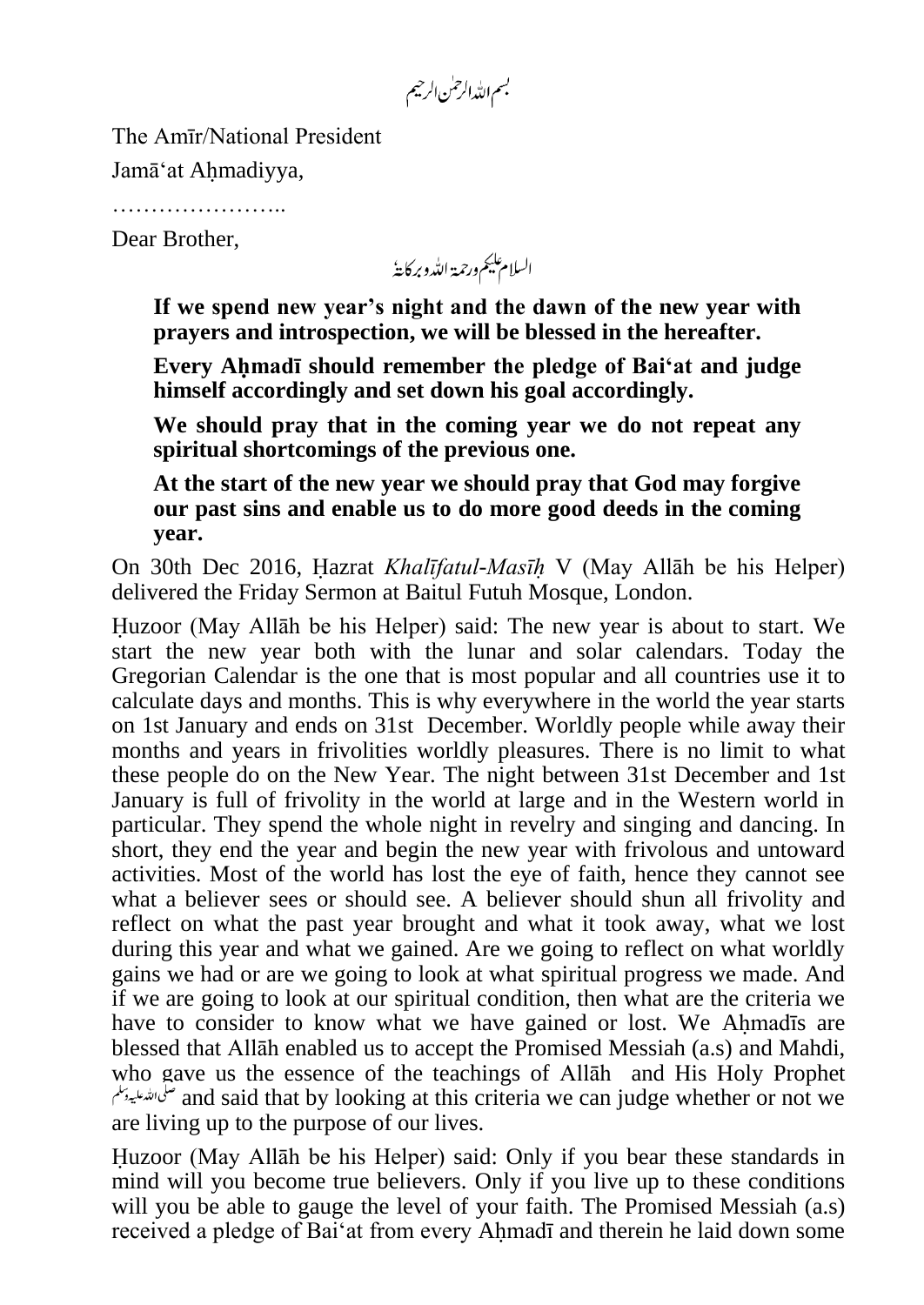conditions which give us guidance on how to act. He expected every Ahmadī to do self-analysis every day, every week, every month, and every year. Therefore, if we begin every new year with prayers and introspection, then we will be blessed in the hereafter. But if we begin the year by exchanging wishes like worldly people, then we would have lost much and gained nothing, or very little. If we find weaknesses in ourselves and our introspection is not satisfactory, then we should pray to God that the next year may not be like the previous one in terms of weakness in our faith, and that we should take every step in accordance with His will. Each day we should tread in the path of the Holy Prophet . Every day and night we should strive to fulfil our pledge of Bai"at to the Promised Messiah (a.s). Do we abstain from the *shirk* of our latent desires, from falsehood, fornication, adultery, trespasses of the eye, debauchery, dissipation, cruelty, dishonesty, mischief and rebellion? Do we offer the five daily prayer punctually, invoke Durood on the Holy Prophet , and ask forgiveness for our sins, and praise and glorify God? Do we live up to the commandments to abstain from harming others, practicing forgiveness and humility, and remaining faithful to God in all circumstances of life, in sorrow and happiness, adversity and prosperity, in felicity and trial? Do we completely submit to the authority of the Holy Qur"ān and the Holy Prophet ? Have we given up pride and vanity and do we pass our days in humility, forbearance and meekness? Do we uphold faith, the honour of faith, and the cause of Islam every day in our lives? Do we keep ourselves engrossed in the service of Islām and God"s creatures? Are we using all our faculties to benefit God"s creation? Do we pray that we should live up to our duty of obedience to the Promised Messiah (a.s)? Have we entered into a real bond of brotherhood with the Promised Messiah (a.s)? Do we pray that we may grow in our relationship of love and devotion to Khilāfat? And do we teach our children to do the same? And do we regularly pray for the Khalīfa and for the Jamā"at?

Huzoor (May Allāh be his Helper) said: If the answer to most of these questions is in the affirmative, then, despite some weaknesses, we have gained a lot in the previous year. But if most of the answers are in the negative, then this is something we need to worry about. And this can be remedied by praying during these nights and making a solemn pledge for the new year. Pray that Allāh may forgive our past shortcomings, and in the coming year we should gain and not lose, and that we may be counted among the believers who are ever ready to sacrifice everything for His pleasure.

Huzoor (May Allāh be his Helper) read the following extract in which the Promised Messiah (a.s) says:

"My entire Jamā"at who is present here and others should listen to this advice very attentively. Those who entered this Jamā"at and are associated with me as followers, by doing so they should attain righteousness and they reach the highest standards of piety, and no thought of mischief or transgression or debauchery should ever cross their minds. They should be the people who offer prayers five times a day, abstain from dishonestly, never harm anyone with their tongue, never indulge in any evil deeds, and not even the thought of